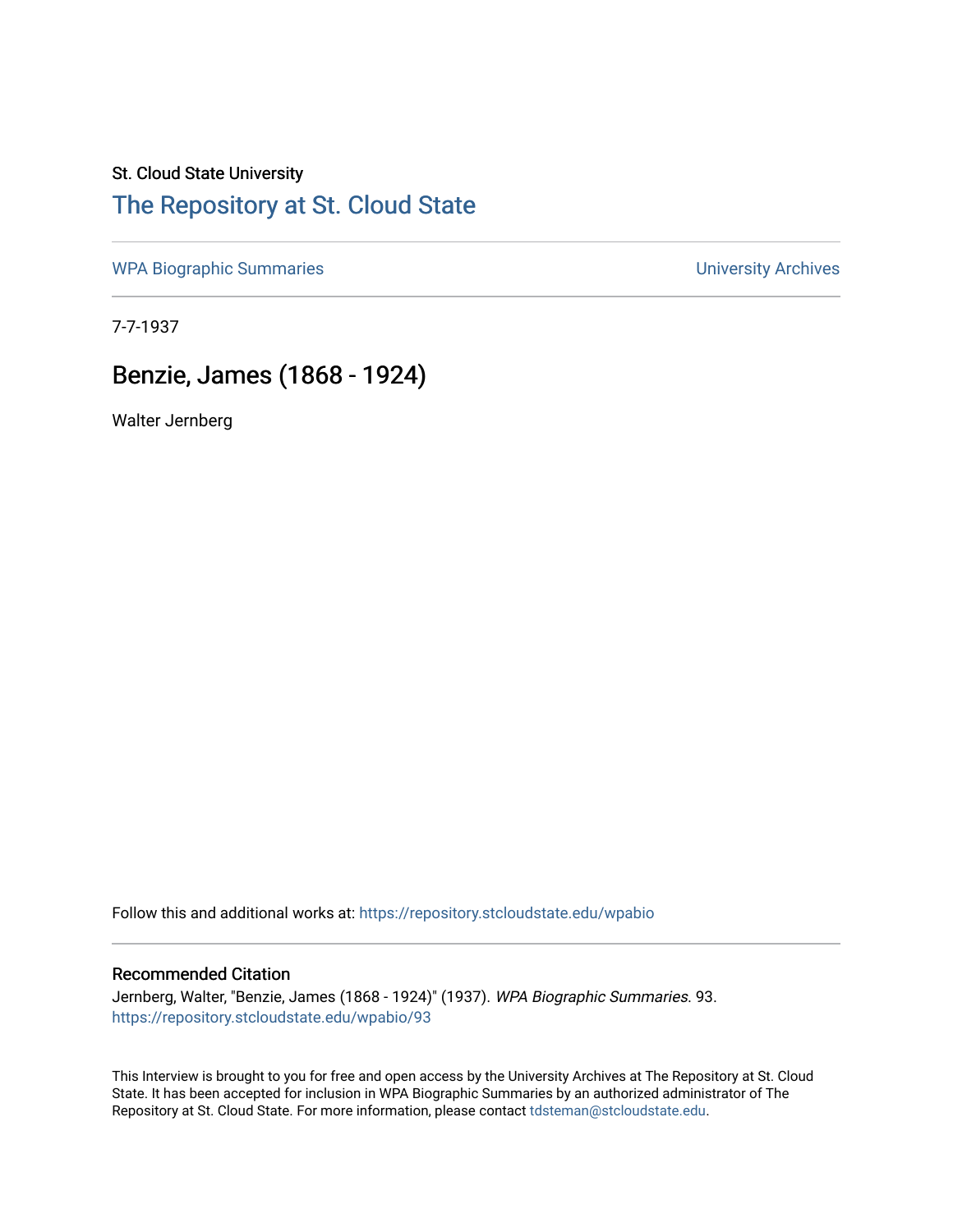BENZIE, JAMES

File No.  $\mathbb{R} - 96$ 

 $4x - 3x - 4x - 4x$ 

James Benzie was born November 11, 1868, in Aberdeen Scotland. son of Alexander (Moir) Benzie.

James lived with his parents in various parts of Scotland and as a young man learned the granite cutter's trade.

In 1889. James came to America and worked in Barre. Vermont for a short time, later working in Virginia. Wisconsin and Colorado.

In 1893. James came to St. Cloud, here he was employed by Thomas Breen, for four months after which he again returned to Wisconsin. James also worked at Cascade Locks, Oregon.

In 1907. James again returned to St. Cloud, and formed a partnership with John F. Campbell. The Benzie and Campbell Company did a wholesale business of rough and polished granite for building and monumental sales.

James Benzie was married December 31, 1894, to Sara Hunter Alexander daughter of David P. and Agnes Sheriff (Anderson) Alexander. Sara Hunter (Alexander) Benzie was born November 11, 1875, in Arbroth,  $5$ cotland.

James Benzie died in St. Cloud, June 11, 1924, burial was made in North Star Cemetery.

James Benzie was a member of the Knights of Malta. Clan Gordon and Granite Cutter's Union.

> Interviewed: Sara Eunter (Alexander) Benzie 611-5th Avenue South July 7, 1937 Date: Walter Jernberg  $By:$

Publication Granted